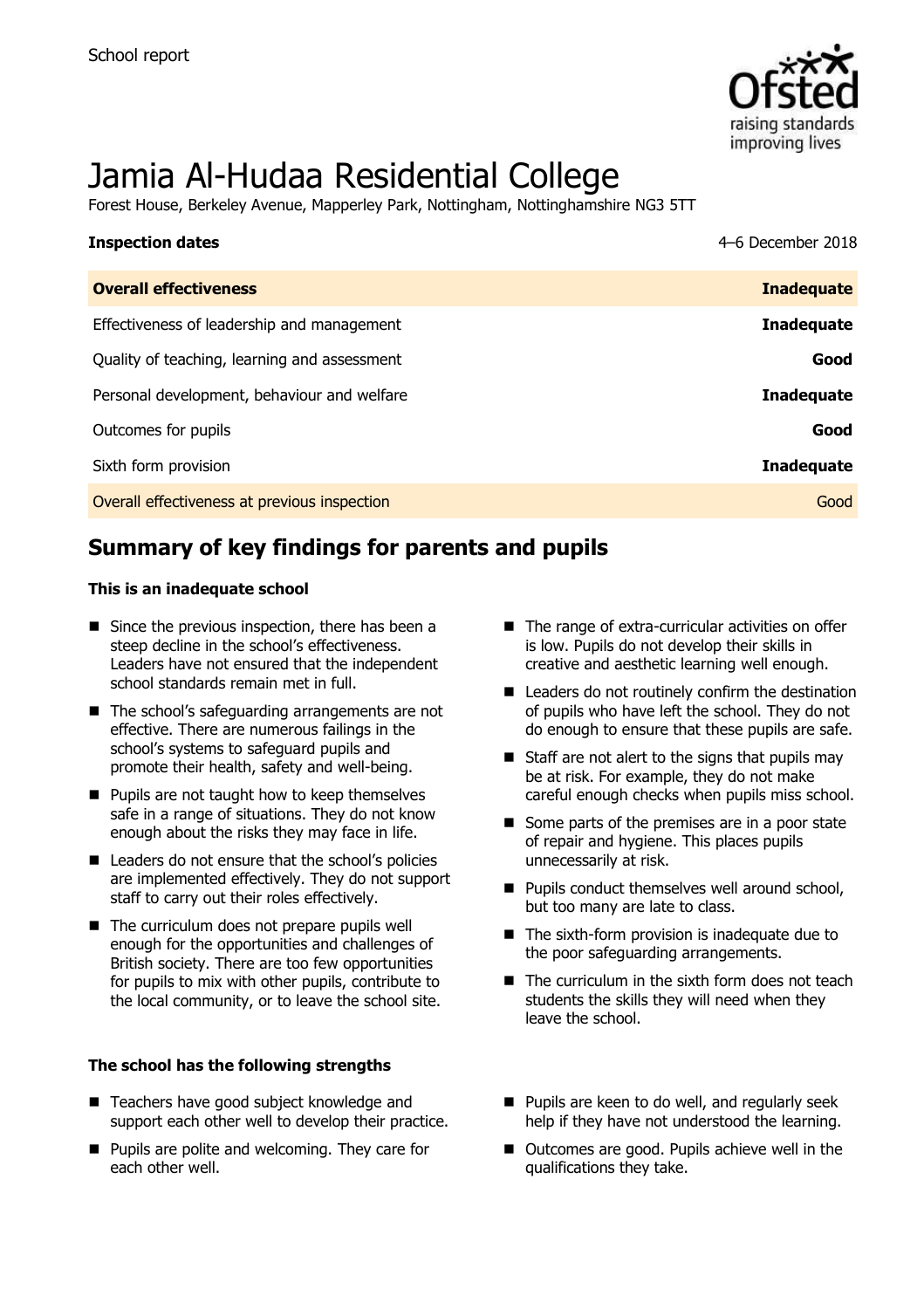

### **Compliance with regulatory requirements**

■ The school must take action to meet the requirements of the schedule to The Education (Independent School Standards) Regulations 2014 and associated requirements. The details are listed in the full report.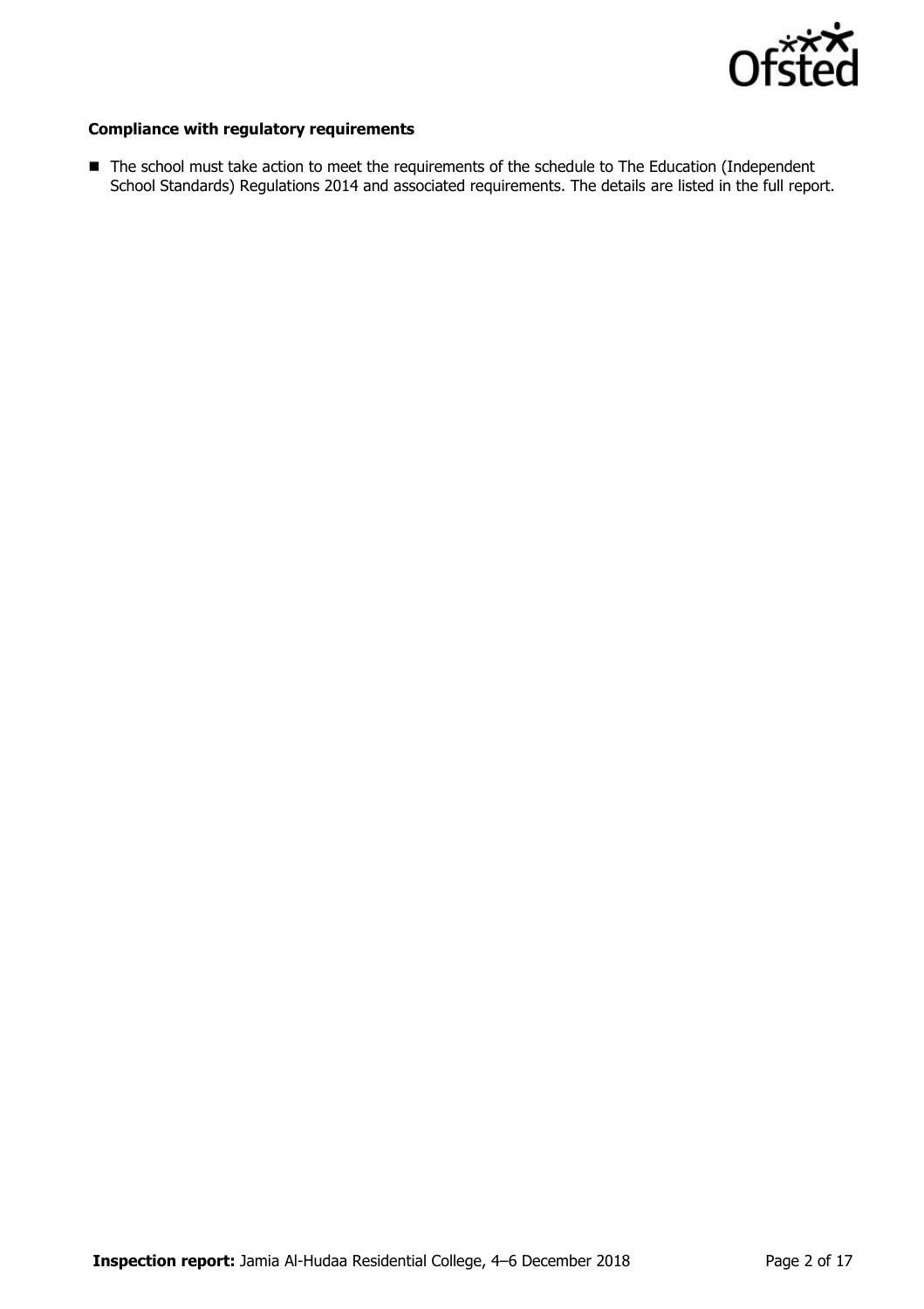

# **Full report**

### **What does the school need to do to improve further?**

- Take urgent action to improve the school's arrangements to keep pupils safe by ensuring that:
	- leaders make certain that all staff are trained in, understand and consistently follow the school's policies on safeguarding
	- all staff record all safeguarding incidents accurately, following the school's procedures
	- all staff report and record health and safety concerns promptly
	- the work of leaders and the health and safety committee is effective in carrying out routine checks that enable prompt action to be taken to address any shortcomings
	- leaders support all staff to carry out their safeguarding roles effectively, and staff feel confident to raise concerns and seek help when necessary
	- all staff closely adhere to risk assessments in place for the premises, and leaders make sure risk assessments reflect more accurately the range of risks that pupils are vulnerable to
	- leaders and governors have the necessary work to the premises undertaken promptly to ensure that the school environment is safe, clean and fit for purpose.
- Improve the effectiveness of leadership and management through:
	- leaders and governors establishing a culture of high expectations so that all staff follow the school's policies consistently
	- leaders and governors regularly reviewing the work of the school and maintaining a focus on continuous improvement
	- leaders enabling all staff to fully understand their roles and responsibilities and carry them out effectively
	- leaders improving communication with and between staff so that they routinely share information about, for example, pupils who have left the school
	- leaders using information about the strengths and weaknesses of teaching in order to develop strategic plans to improve this aspect of the school's work.
- Improve pupils' personal development, behaviour and welfare by:
	- ensuring that pupils fully understand the range of risks they may be vulnerable to, and that they feel confident to raise any issues with their teachers
	- developing the curriculum so that there are more opportunities for pupils to leave the school site, mix with others and learn how to stay safe in a range of situations
	- enriching pupils' spiritual, moral, social and cultural education so that all pupils have a secure understanding of different cultural traditions, the different communities they belong to and the protected characteristics set out in the 2010 Equality Act, and are better prepared for the challenges and opportunities of British society
	- enabling pupils to develop their skills in a range of activities, particularly through creative and aesthetic learning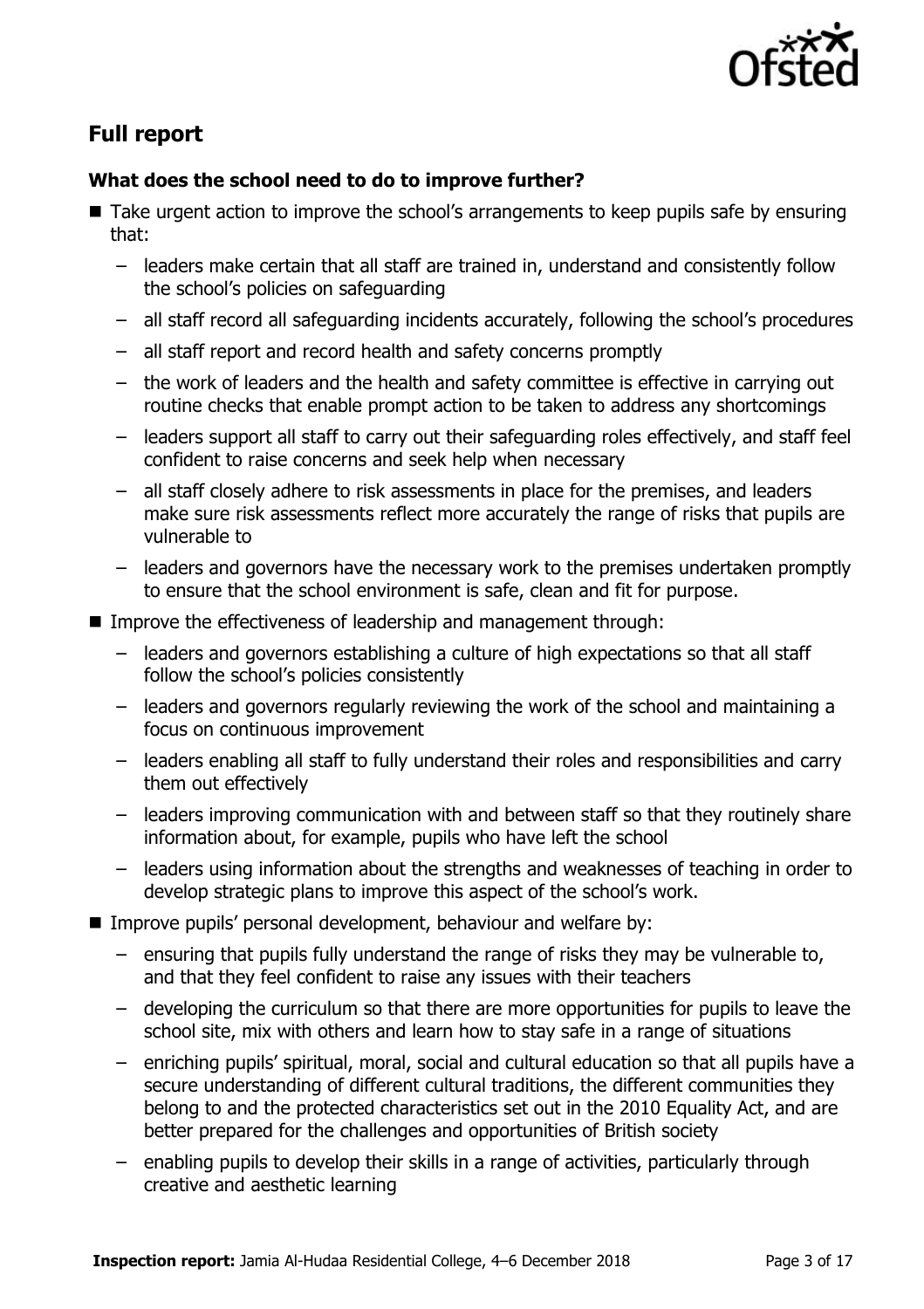

- following the school's policies to make checks on pupils who leave the school
- carrying out careful checks on pupils who are absent from school and ensuring that staff use the correct codes to record this absence and the contact they have with parents about pupils' absences
- ensuring that all behaviour incidents are recorded accurately, including all exclusions from school
- encouraging all pupils to get to their classes on time.
- Improve teaching, learning and assessment by continuing to develop teachers' use of questioning.
- $\blacksquare$  Improve the sixth-form provision by:
	- ensuring that safeguarding is effective
	- increasing the opportunities for students to interact with the outside world and learn the skills they need to be fully successful in life.
- The school must meet the independent school standards, as set out in the annex of this report.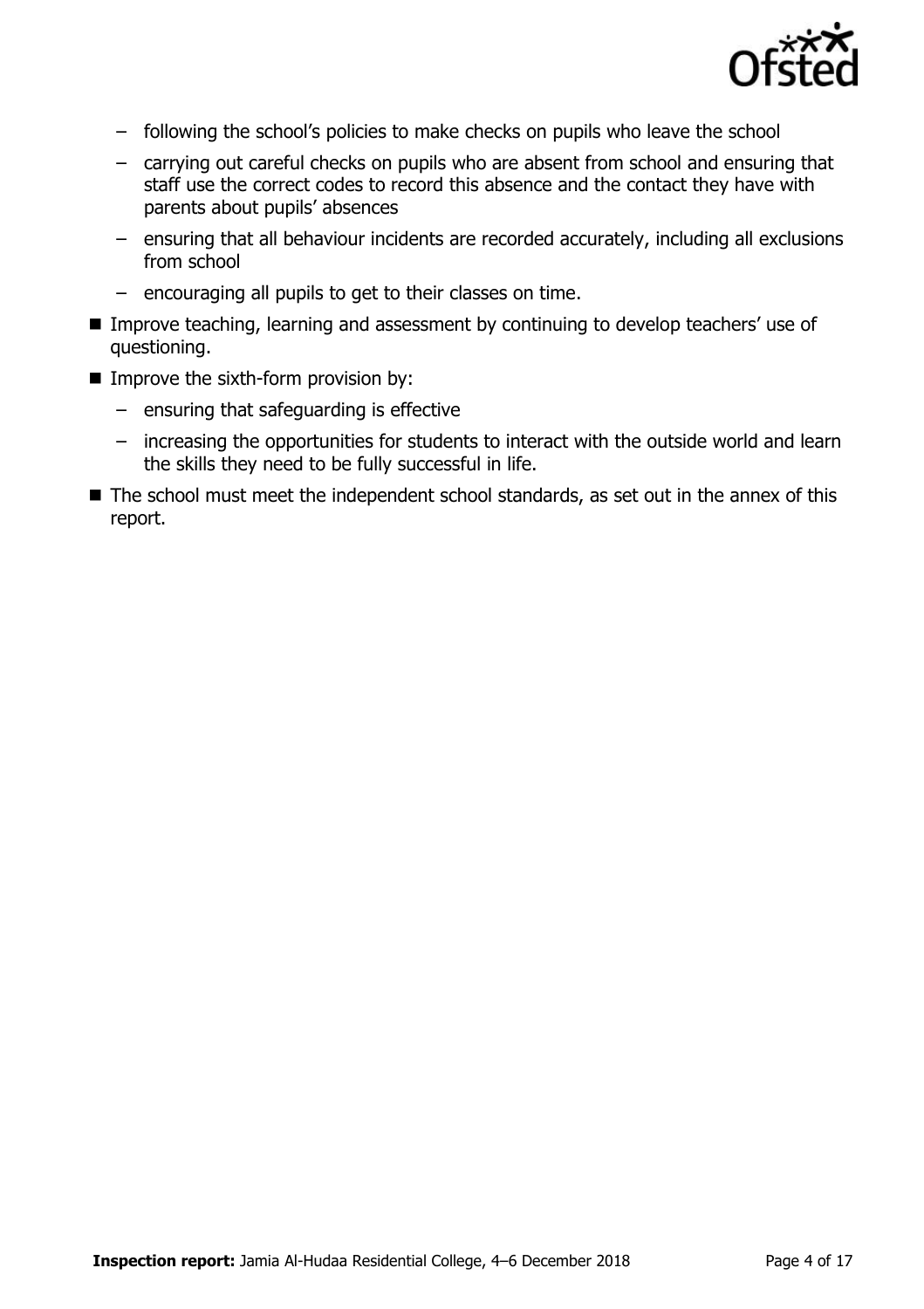

# **Inspection judgements**

### **Effectiveness of leadership and management Inadequate**

- Leaders have not ensured that the independent schools standards remain met in full. The many failed standards in relation to pupils' health, welfare and safety are having a negative impact on pupils' well-being and place them unnecessarily at risk.
- Leaders have not maintained the improvements noted at the previous inspection. A culture of complacency has set in. This has led to a decline in standards and an ethos in which staff do not communicate well enough with each other or raise concerns with leaders.
- Leaders do not support staff to carry out their roles effectively. Leaders do not check that staff are fulfilling their responsibilities to keep pupils safe.
- The school's policies for safeguarding, including those covering health and safety, pupils missing education, attendance and risk management, are thorough and detailed. However, practice falls far short of what is described in these policies. This is because leaders do not ensure that staff understand them well enough or apply them in their daily work.
- Leaders' view of the school's effectiveness is not accurate. They have not checked carefully enough whether the school continues to meet the independent school standards.
- The curriculum does not prepare pupils well enough for the challenges and opportunities of life in British society. They have very little opportunity to contribute to society or interact with the outside world.
- **E** Leaders describe their approach to teaching personal, social, health and economic education (PSHE) as cross-curricular. In reality, it is ad hoc. It relies on individual teachers to decide what to cover and is not systematically planned or evaluated. As a result, pupils do not develop the knowledge, understanding and practical skills they need to live healthily and safely. They do not have a secure understanding of risk.
- There are significant gaps in the promotion of pupils' spiritual, moral, social and cultural development. Pupils have too little opportunity to use imagination and creativity, participate in cultural activities or use their social skills in different contexts. Their understanding of the protected characteristics, as defined by the Equality Act 2010, is weak.
- There are too few opportunities for pupils to develop their creative and aesthetic skills. There are very few extra-curricular activities currently on offer.
- Leaders have had some success in acting on the areas for improvement identified in the previous inspection. There are now more opportunities for teachers to work together to develop their practice, and leaders have provided some training on the use of questioning in lessons. However, the approach to developing teaching lacks strategy and rationale. Leaders have not considered, for example, how younger teachers who join the staff, having completed their studies in the school, may need additional help and support.
- There are strengths in the middle leadership of the school. Subject leaders for mathematics, science and English are experts in their fields who demonstrate a passion for learning and a determination that pupils will succeed. As one said, 'I just want them to see the beauty of mathematics.'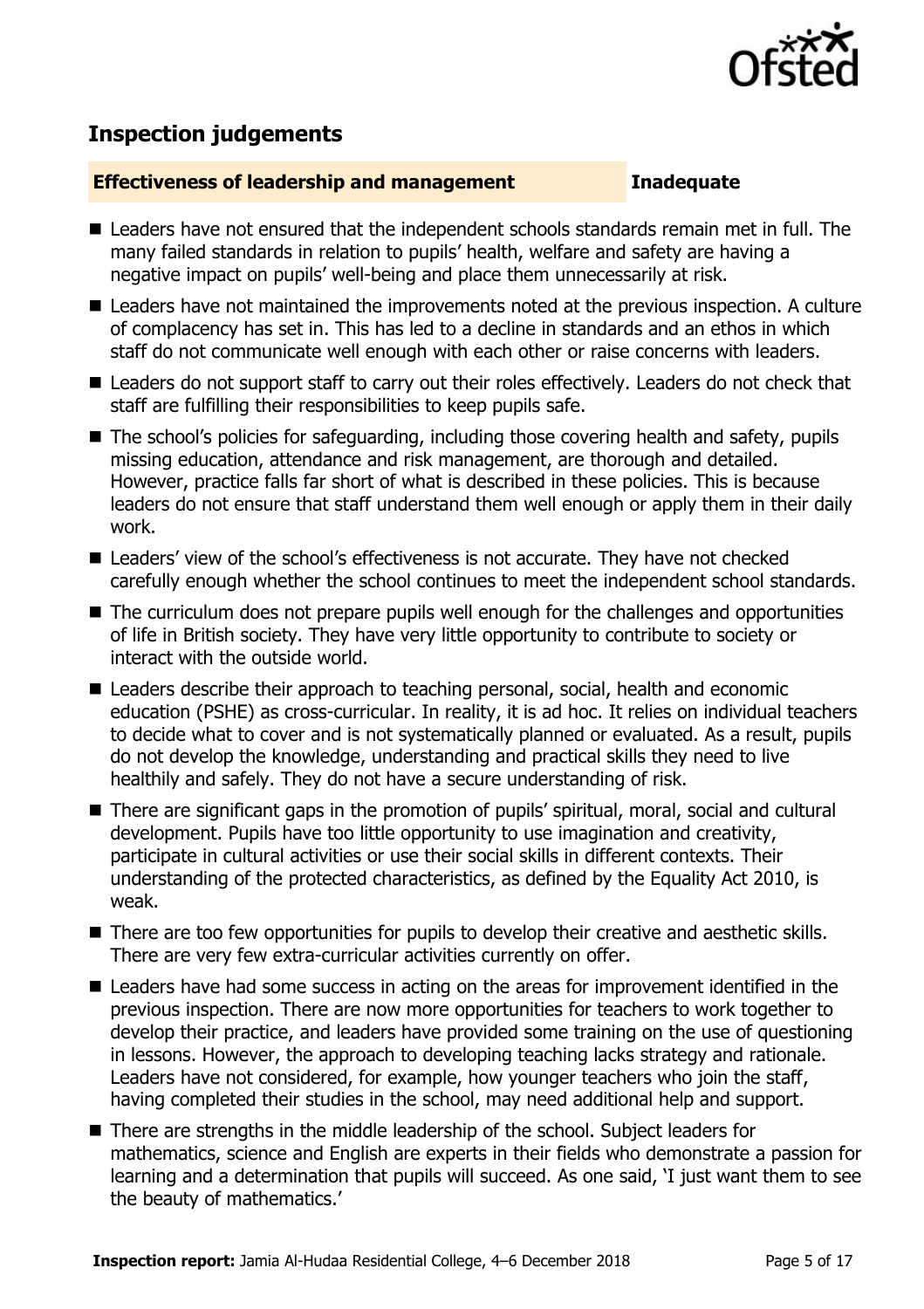

 Leaders took swift action in response to some of the health and safety concerns identified during the inspection.

### **Governance**

- Trustees have not carried out their statutory duties to ensure that the school's arrangements for safeguarding are effective. They have not checked carefully on the quality of the school's work.
- Trustees are informed about the school's work through the headteacher's report. This is detailed but has not been accurate about how well the school was meeting the standards.
- Trustees have demonstrated some challenge to leaders. For example, following the recent social care inspection, they asked leaders to draw up an action plan, and to keep trustees informed about the progress against it.

### **Safeguarding**

- The arrangements for safeguarding are not effective. Staff do not follow the guidance set out in the school's policies for keeping pupils safe. A narrow understanding of safeguarding, coupled with a lack of vigilance, places pupils unnecessarily at risk.
- Staff do not follow the school's policy, or act in line with the statutory guidance, to ensure that pupils who leave the school are safe. They do not make reasonable enquiries to ascertain the whereabouts of these pupils before they delete them from the school's register.
- Leaders did not take sufficiently urgent action in relation to a recent safeguarding issue.
- Staff do not understand well enough the risks that pupils may be vulnerable to. They do not act quickly enough when pupils do not return after the school holidays, for example, or probe the reasons for pupils' absence or illness. They do not question their own actions with regard to safeguarding, or review records of absence, illness or injury to identify trends. They show a lack of professional curiosity in failing to see that absence from school, and incidents of poor behaviour, are signs that pupils may need additional support.
- Leaders do not ensure that the curriculum teaches pupils well about how to stay safe. Some pupils told inspectors that they were not taught about healthy relationships, for example.
- Inspectors found many unmet standards in relation to pupils' health, safety and welfare. Standards of hygiene are low. Toilets were found to be dirty, with no soap, hot water, paper towels or sanitary bins. In some, mould and damp were present, ceiling tiles were loose and wall tiles peeling away.
- The school's premises pose a risk to pupils' health. Staff do not routinely report or record health and safety concerns, or act in such a way that pupils' health and safety is consistently ensured.
- Records of safeguarding concerns lack detail and accuracy. Staff have not recorded details of a potentially serious safeguarding matter, for example.
- Staff do not follow the school's procedures for risk management. This has left some parts of the building unclean, and others unsafe. Leaders have not carried out a risk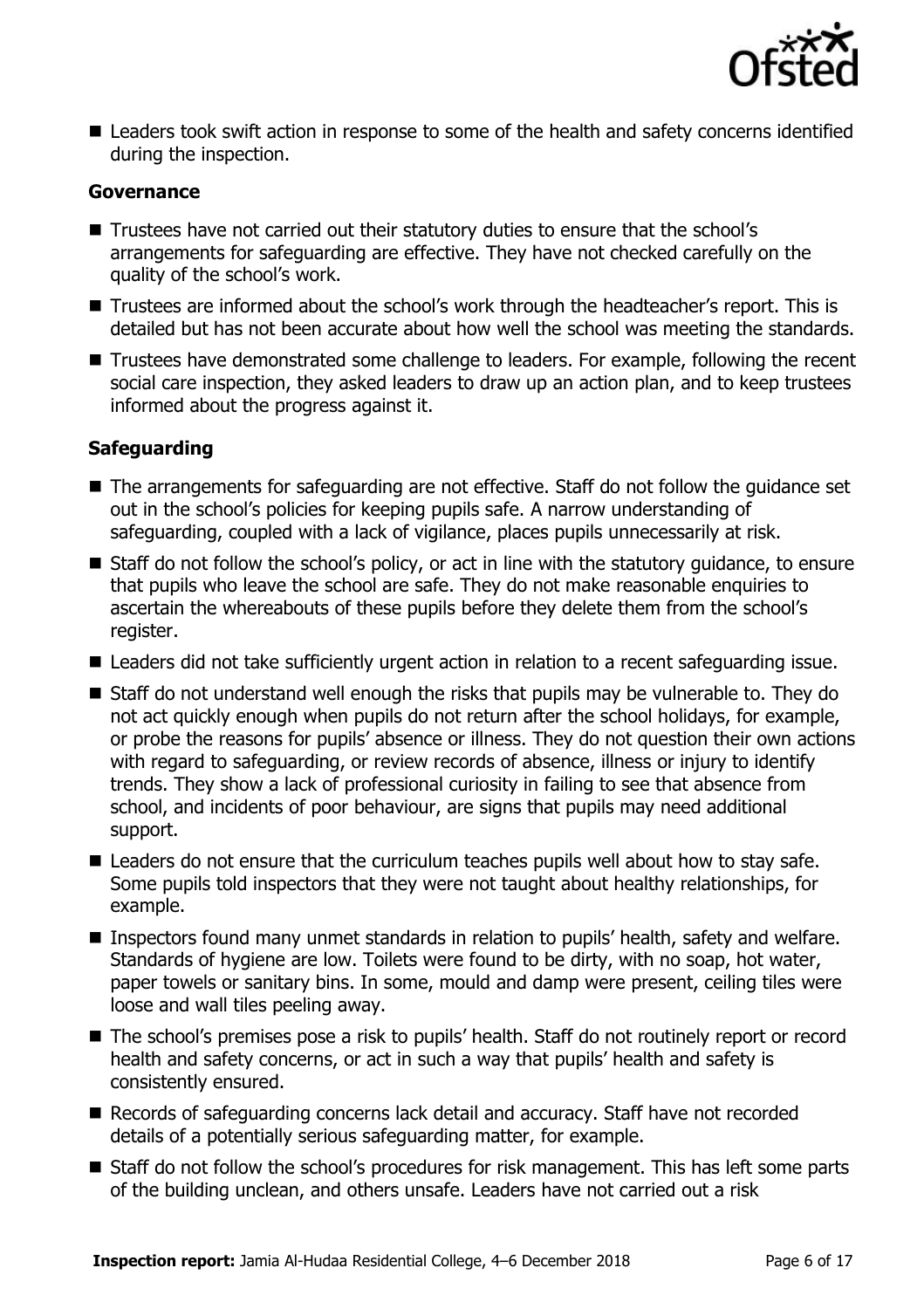

assessment of the challenging behaviour displayed by a minority of pupils or considered that doing so may help staff manage such behaviour safely and effectively.

■ The school's safeguarding policy, which reflects the latest guidance, is available on the school's website.

### **Quality of teaching, learning and assessment Good**

- Teachers have good subject knowledge. They use this well to plan learning that enables pupils to make good progress.
- Teachers' feedback to pupils helps pupils to improve their work. For example, pupils use the 'assessment for learning' sheets to reflect maturely on their work to consider what they have done well, and how they can develop their learning further.
- In class, relationships between teachers and pupils are positive. Pupils contribute keenly in class and are confident to seek help when they need it. Teachers willingly give up their own time to help pupils.
- Teaching is generally well planned to meet pupils' needs. Teachers set targets for pupils, based on pupils' prior knowledge, and ensure that pupils know how to achieve these targets. This is particularly successful in mathematics and English.
- Some teachers are expert in using questions to unpick pupils' understanding. For example, one teacher deftly anticipated pupils' misunderstanding in a mathematics lesson when she asked, 'What might go wrong?'
- Not all teachers use questioning well. Some ask questions that elicit only a basic response and fail to promote pupils' deeper learning. Some teachers do not challenge pupils well enough to explain their answers.
- Classrooms are generally well organised, with resources such as dictionaries freely available and displays that promote pupils' learning. However, some displays are out of date, and some have become tatty and worn.
- Some teachers use their subject to promote pupils' wider learning. For example, in English, pupils have prepared speaking assignments on a range of topics from homelessness to drug taking. However, this approach is far from routine.

### **Personal development, behaviour and welfare <b>Inadequate**

### **Personal development and welfare**

- The school's work to promote pupils' personal development and welfare is inadequate.
- **Pupils do not learn well enough about how to live healthy, safe lives. There are significant** gaps in their understanding of important safety issues, including female genital mutilation. They do not understand online safety well.
- **Pupils are not well prepared for life beyond school. They are insufficiently prepared to** cope with risk, because they have too little opportunity to learn about risk in the world outside the school building.
- The many failings in the school's systems to keep pupils safe have a negative impact on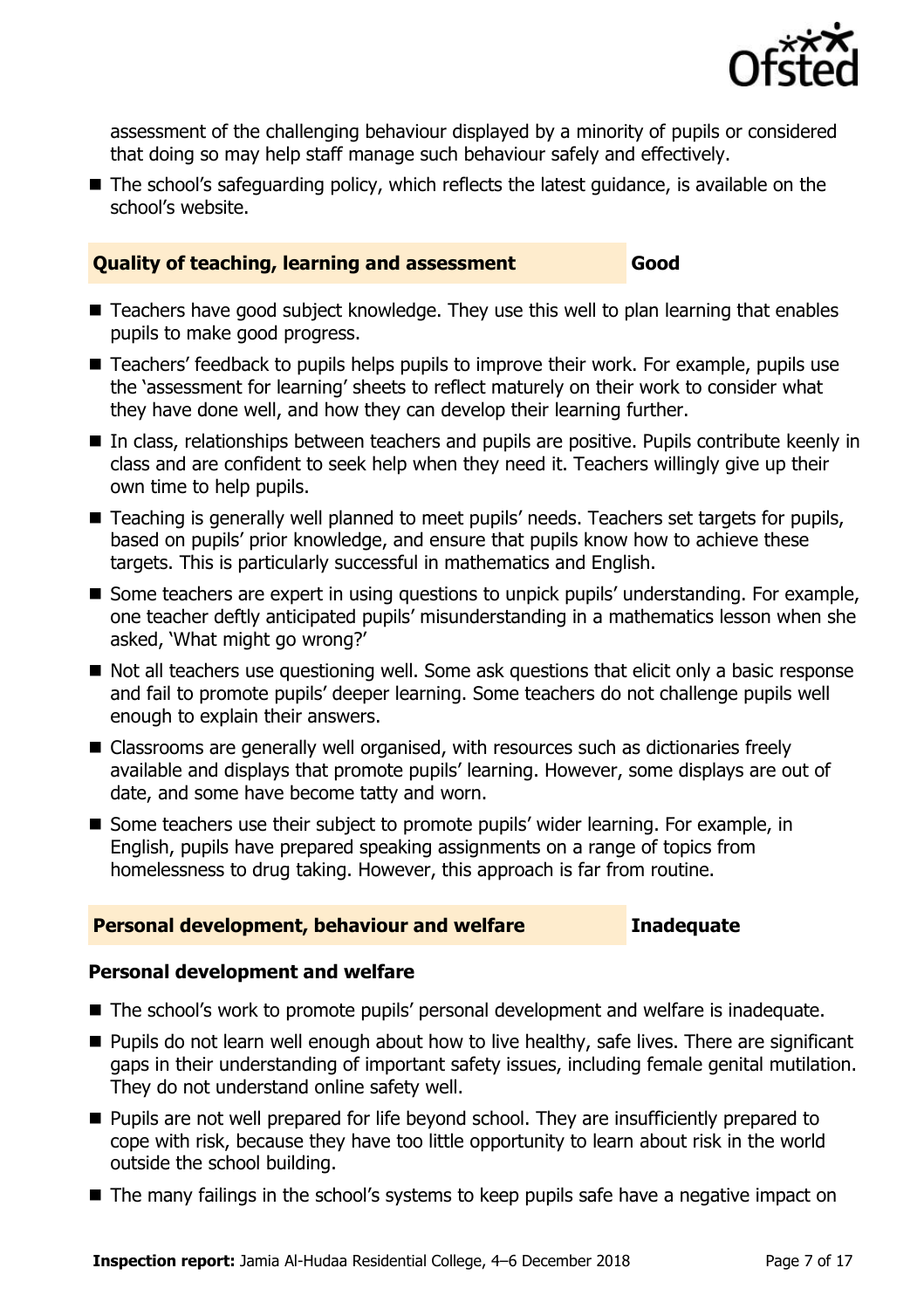

pupils' welfare and well-being. Poor hygiene, poor risk assessment and poor attention to basic health and safety pose a health hazard and put pupils unnecessarily at risk.

- **Pupils told inspectors that they did not like using some of the toilets, because they are** dirty. They said that the sanitary bins are often full and sometimes overflowing.
- $\blacksquare$  The majority of pupils enjoy warm and trusting relationships with their teachers. However, a minority of pupils told inspectors that they would not tell their teachers if they were worried about a friend being drawn into a forced marriage. A small minority of pupils said they were anxious about sharing their concerns with inspectors.
- Pupils form strong bonds with each other. One spoke for many when she said, 'We are all sisters here.'
- **Pupils receive independent advice on their career choices. They use the resources in the** school's library to undertake their own research and are eagerly looking forward to the annual careers fair. In this regard, they are well prepared for their next steps.
- **Pupils are confident that there is little bullying in the school and that teachers would** respond well to any such issues. The anti-bullying ambassadors work with school leaders to raise awareness of different types of bullying, including racism.
- After a dormant period, the school council is back up and running. Representatives have been voted in by their peers and are rightly proud of the role they play in bringing matters of concern to the attention of teachers.
- **Pupils are keen to do well in their work. At breaktime and lunchtime, they eagerly queue** up outside the staff room to get help.

### **Behaviour**

- The behaviour of pupils requires improvement.
- Since most pupils live on site, pupils' overall attendance is good. However, staff do not probe the reasons for pupils' absence carefully enough. They do not use the correct codes to record absences or follow the school's systems to routinely record contact with parents.
- Too many pupils are late to class. This does not indicate a keenness to start work.
- There is a lot of litter on the school's grounds and on the roofs, which appears to be thrown from upstairs windows. This is unsafe and shows a lack of pride in the school.
- A minority of pupils have displayed some quite challenging behaviour, such as swearing and hitting others. These pupils are typically placed on report and given the opportunity to reflect on their behaviour, but they are not taught well enough how to manage their behaviour more effectively.
- In general, pupils conduct themselves well around school. They are very friendly and polite, greeting inspectors warmly and holding doors open, for example.
- **Pupils behave well in class. They are interested in their work. They take the opportunity to** reflect on their work and seek teachers out at breaktime and lunchtime if they need extra help.
- **Pupils present their work neatly.**
- $\blacksquare$  The rewards system is working well. Pupils take pride when they receive a postcard home,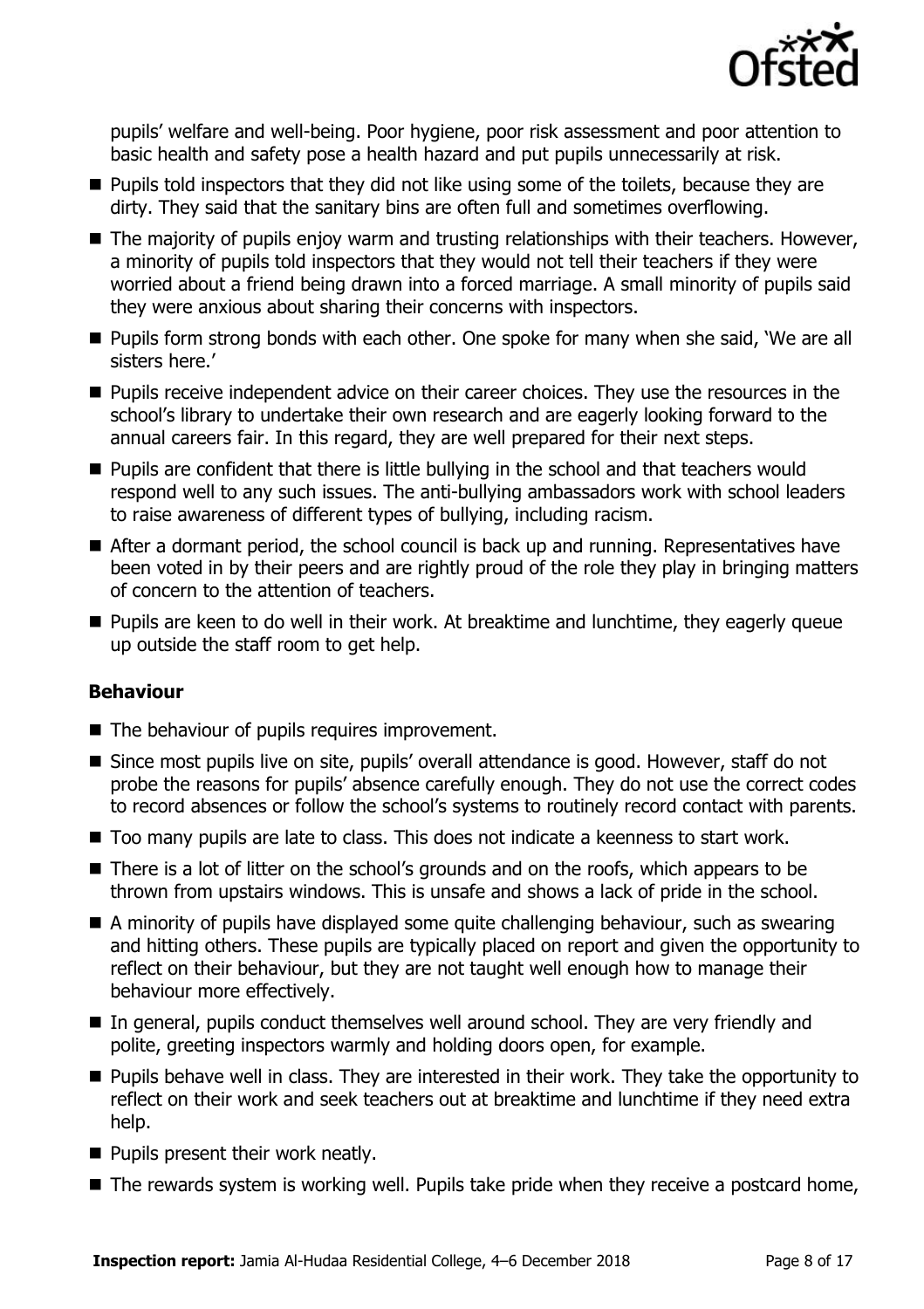

are mentioned in assembly or win a prize for their work.

### **Outcomes for pupils Good Good**

- **Pupils attain highly on their GCSE courses. The proportion who achieve strong passes in** English, mathematics, science, Arabic and religious studies is well above that seen nationally.
- The differences in attainment in different subjects noted in the previous inspection were not evident in the most recent GCSE results. Pupils achieved just as well in science, for example, as they did in English and mathematics.
- Across the school, pupils make good progress in the subjects they study. They use teachers' guidance well to improve their knowledge and understanding.
- $\blacksquare$  Pupils who previously had gaps in their learning have caught up successfully. This is because teachers take time to go over any misunderstandings, and they ensure that pupils fully understand the learning.
- The most able pupils achieve well because teachers set them challenging work and enable them to understand what they need to do to achieve their target grades.
- **Pupils are able to read and decipher complex texts in Arabic and explain the significance of** the text. They can use and apply their knowledge of Islam in a range of contexts.
- **Pupils are well prepared for the next stage of their education because they attain relevant** qualifications. However, the curriculum does not fully prepare them for other aspects of life.

### **Sixth form provision Inadequate**

- The sixth-form provision is inadequate. The arrangements for safeguarding affect students in the sixth form and place them at risk.
- The curriculum in the sixth form remains narrow. Students are not well prepared for life beyond school. Students themselves are aware of this, with one summing this up precisely: 'We need to know the basic skills for when we leave.'
- $\blacksquare$  Students in the sixth form say that they are taught well about the importance of respecting others. However, they have too little opportunity to go out of school and mix with others. This stunts their personal growth and does not allow them to put the values that the school instils in them into practice.
- Leaders made changes to the curriculum following the recommendations in the previous inspection. They introduced a new course in business administration, but this did not prove successful. They continue to look for cost-effective ways to improve students' experiences in the sixth form.
- Sixth-form students are extremely courteous and very well behaved. They enjoy the opportunities they have to guide and mentor younger pupils. They generally set a good example for younger pupils, except that they, too, are often late in the morning.
- Teaching in the sixth form is effective. Teachers have good subject knowledge of the Islamic courses and provide interesting activities to stimulate students' interest. For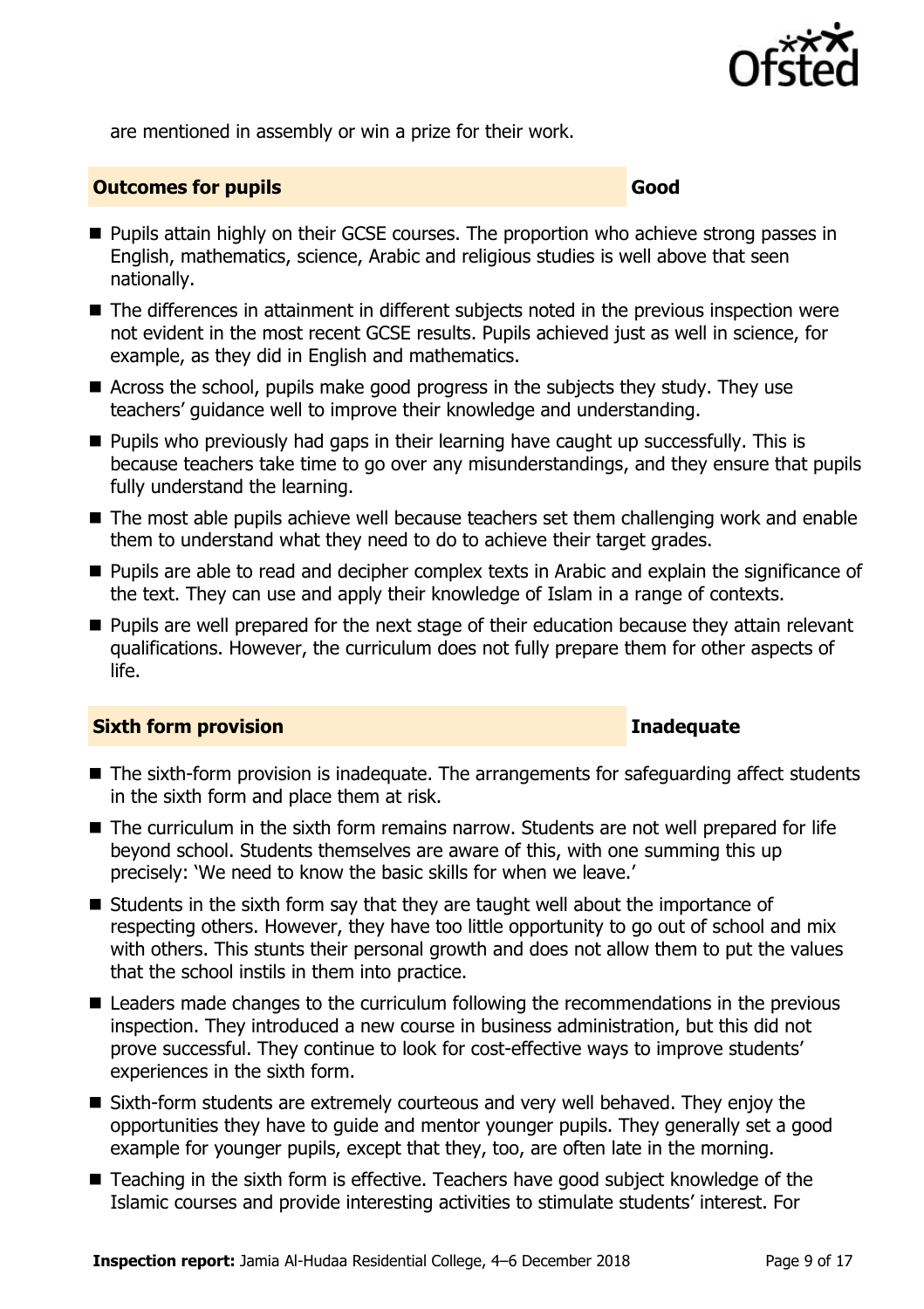

example, in one lesson, the teacher probed students' understanding successfully, inspired their interest in the topic, and then successfully set them to work in groups.

- Students in the sixth form support each other well, pastorally and in their learning. As one said, 'Our sisterhood and bond is strong.'
- Students make good progress and achieve well in their courses.
- There is adequate provision for careers education in the sixth form. Students who spoke with inspectors were confident of the steps they needed to take to secure a place at college or university.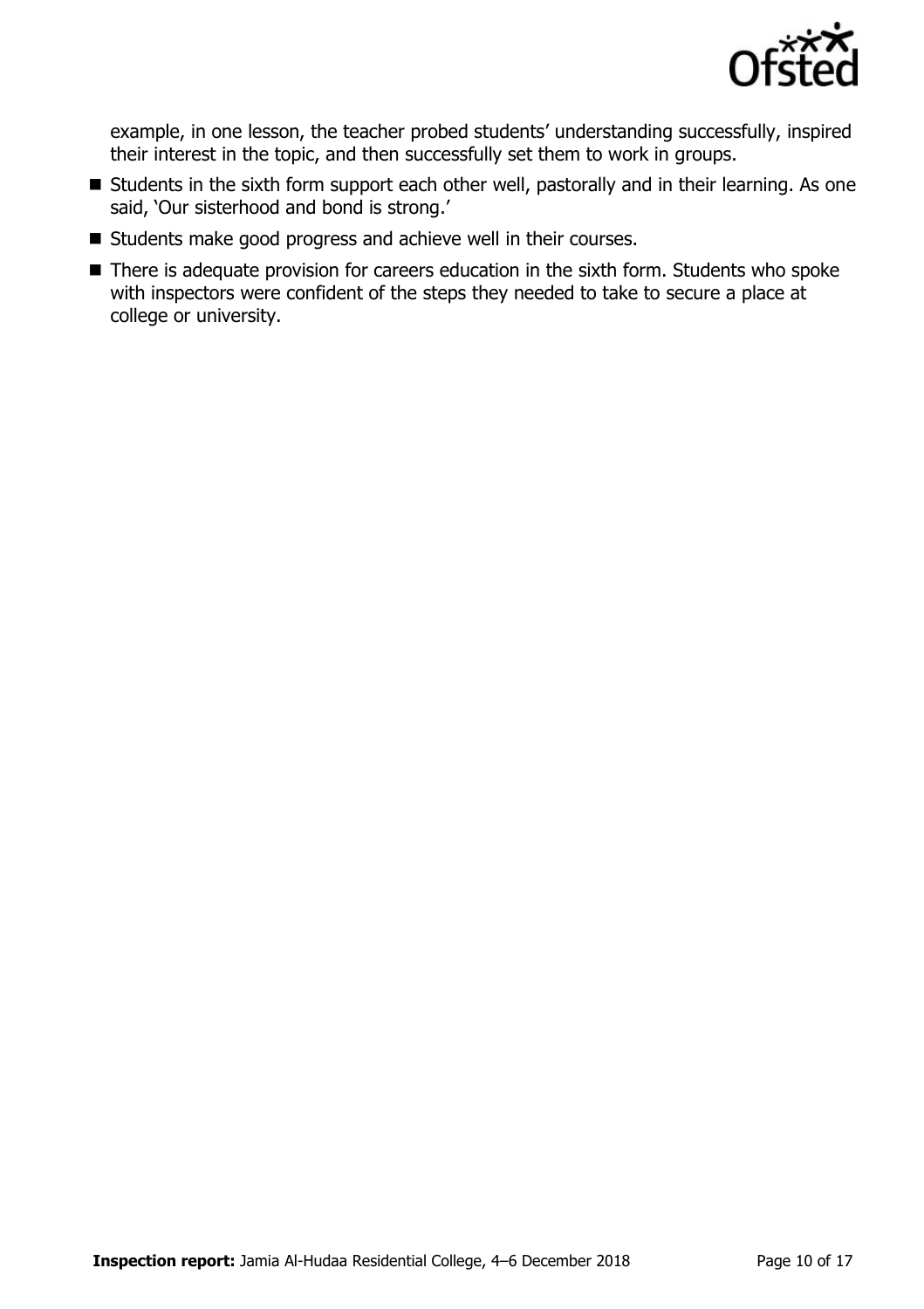

# **School details**

| Unique reference number | 131119   |
|-------------------------|----------|
| DfE registration number | 892/6012 |
| Inspection number       | 10081294 |

This inspection was carried out under section 109(1) and (2) of the Education and Skills Act 2008, the purpose of which is to advise the Secretary of State for Education about the school's suitability for continued registration as an independent school.

| Type of school                         | Other independent school    |
|----------------------------------------|-----------------------------|
| School category                        | Independent boarding school |
| Age range of pupils                    | 11 to 19                    |
| Gender of pupils                       | Girls                       |
| Gender of pupils in the sixth form     | Girls                       |
| Number of pupils on the school roll    | 184                         |
| Of which, number on roll in sixth form | 50                          |
| Number of part-time pupils             | $\mathbf 0$                 |
| Proprietor                             | The Madni Trust             |
| Chair                                  | <b>Akhtar Ghouri</b>        |
| <b>Headteacher</b>                     | Maha Abu-Taha               |
| Annual fees (boarding pupils)          | £0-£3900                    |
| Telephone number                       | 0115 969 0800               |
| Website                                | www.jamiaalhudaa.com        |
| <b>Email address</b>                   | admin@jamiaalhudaa.com      |
| Date of previous inspection            | 19-21 September 2017        |

### **Information about this school**

- Jamia Al-Hudaa is situated in Nottingham and is part of the Madni Trust, a registered charity.
- Jamia Al-Hudaa is an independent school which is registered to provide day and boarding education for girls aged 11 to 19 years. The boarding provision is housed within a building attached to the school.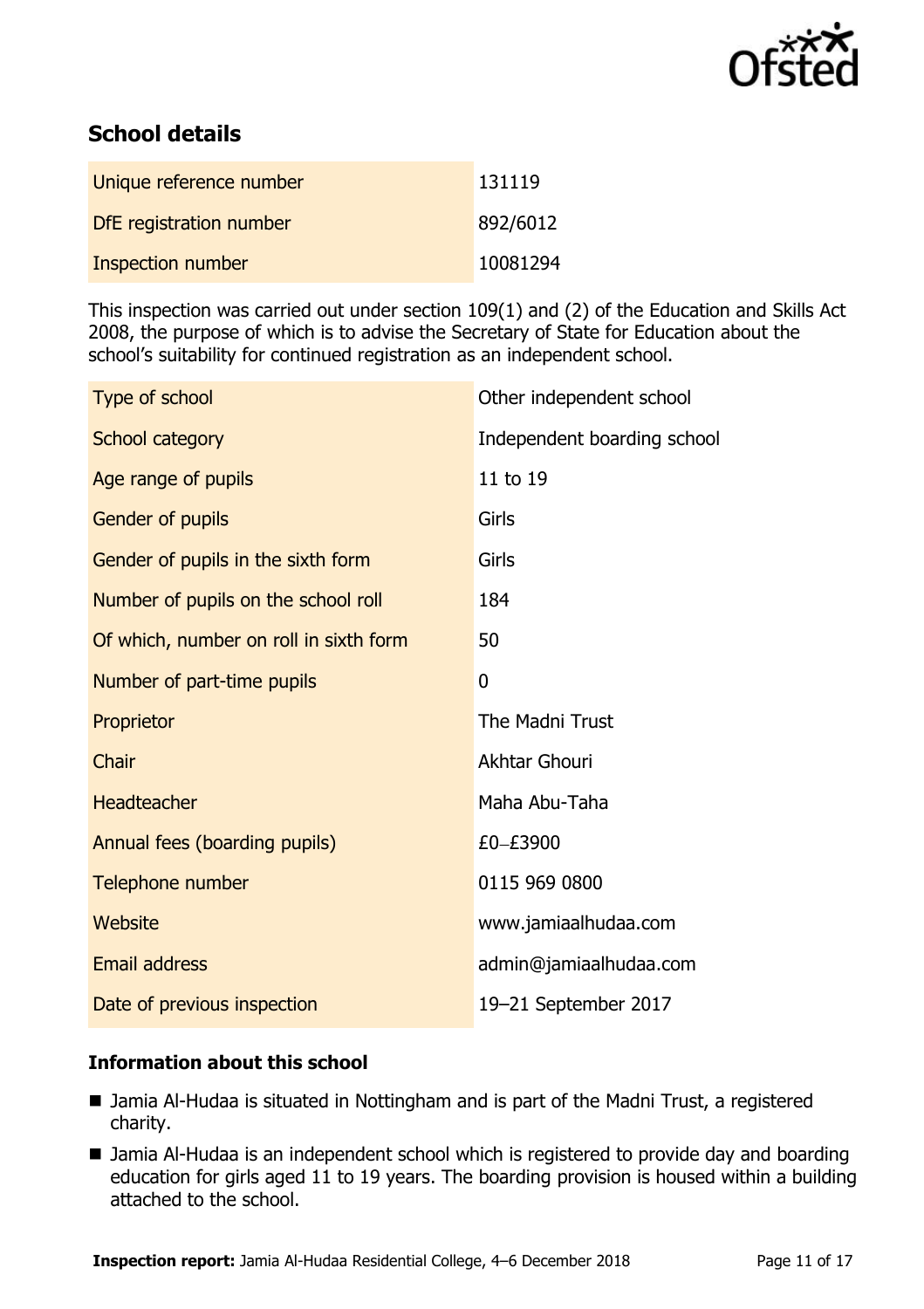

- The school was registered in 1996 and can admit up to 205 pupils. It currently has 187 full-time pupils on roll.
- $\blacksquare$  The school does not use the services of any alternative organisations as part of the curriculum.
- Parents make a contribution to the annual fees, according to their ability to pay.
- There is a separate Nursery on the school site. This was inspected on 2 November 2016 and found to be good.
- The curriculum enables pupils to complete Islamic studies, and study national curriculum subjects.
- The school was last inspected in September 2017 and was judged to be good.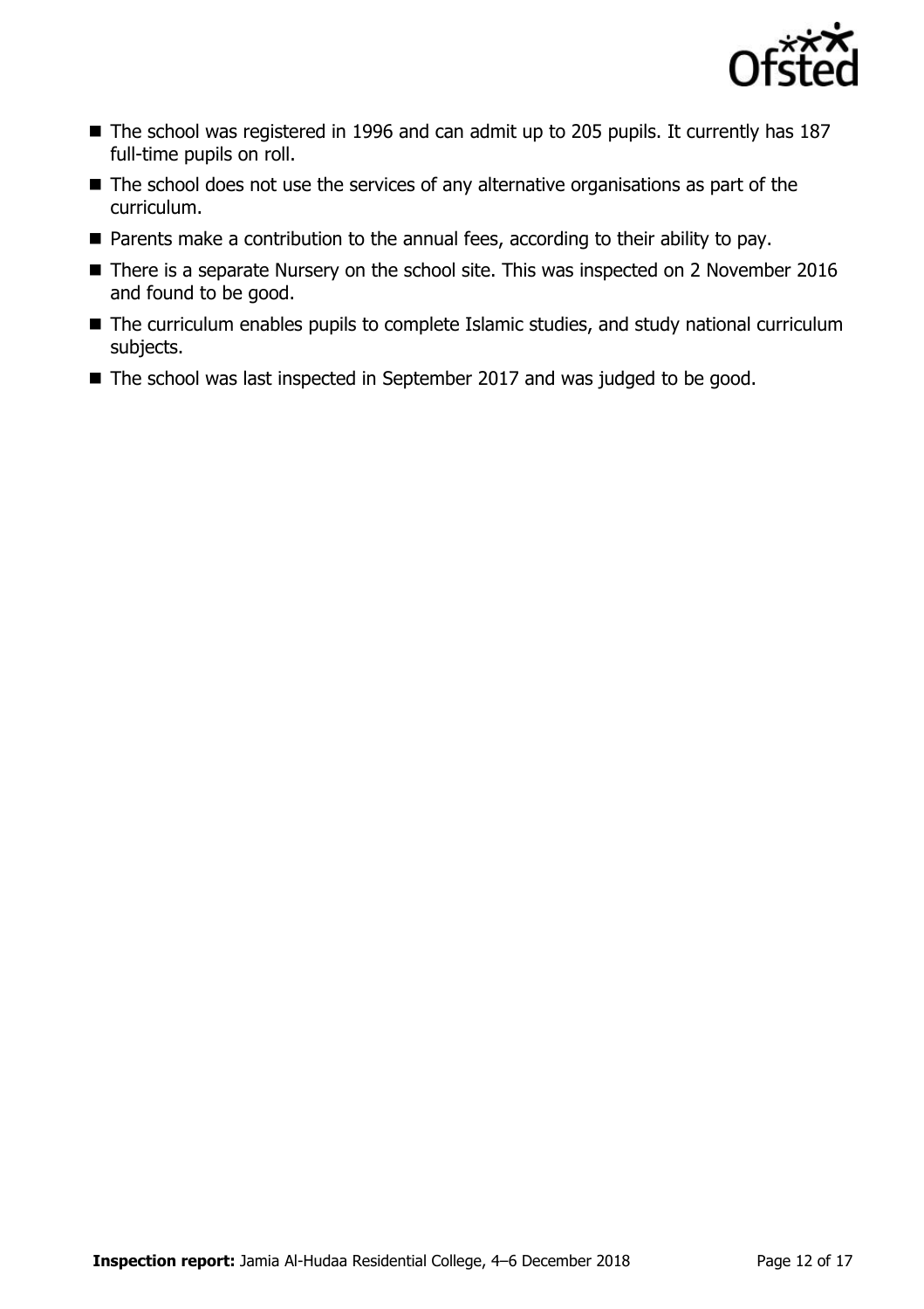

## **Information about this inspection**

- This inspection was commissioned by the Department for Education following a number of complaints received and concerns about the school's arrangements for safeguarding. It took place without notice. The inspection was aligned with a one-day monitoring inspection of the school's boarding provision.
- Inspectors observed learning across a range of subjects and year groups and looked at the work in pupils' books.
- Inspectors held meetings with the principal, headteacher, senior and middle leaders and a range of staff.
- A range of documentation was considered, including the school's self-evaluation, and policies and records relating to safeguarding, attendance and behaviour. Inspectors looked at examples of schemes of work and leaders' work to monitor the quality of teaching. Inspectors met formally with the student council and informally with other pupils and students from all year groups.
- Inspectors observed pupils' behaviour before school, at breaktime and lunchtime. They looked at behaviour records.
- Inspectors took account of the 161 responses to Parent View and the 31 free-text responses. They considered a letter written to the inspectors by a student.

### **Inspection team**

Deirdre Duignan, lead inspector **Her Majesty's Inspector** 

**Carol Smith Carol Smith Carol Smith Carol Smith Carol Smith Carol Smith Carol Smith Carol Smith Carol Smith Carol Smith Carol Smith Carol Smith Carol Smith Carol Smith Carol Smith Carol Smith Carol Smith Carol Smith Carol**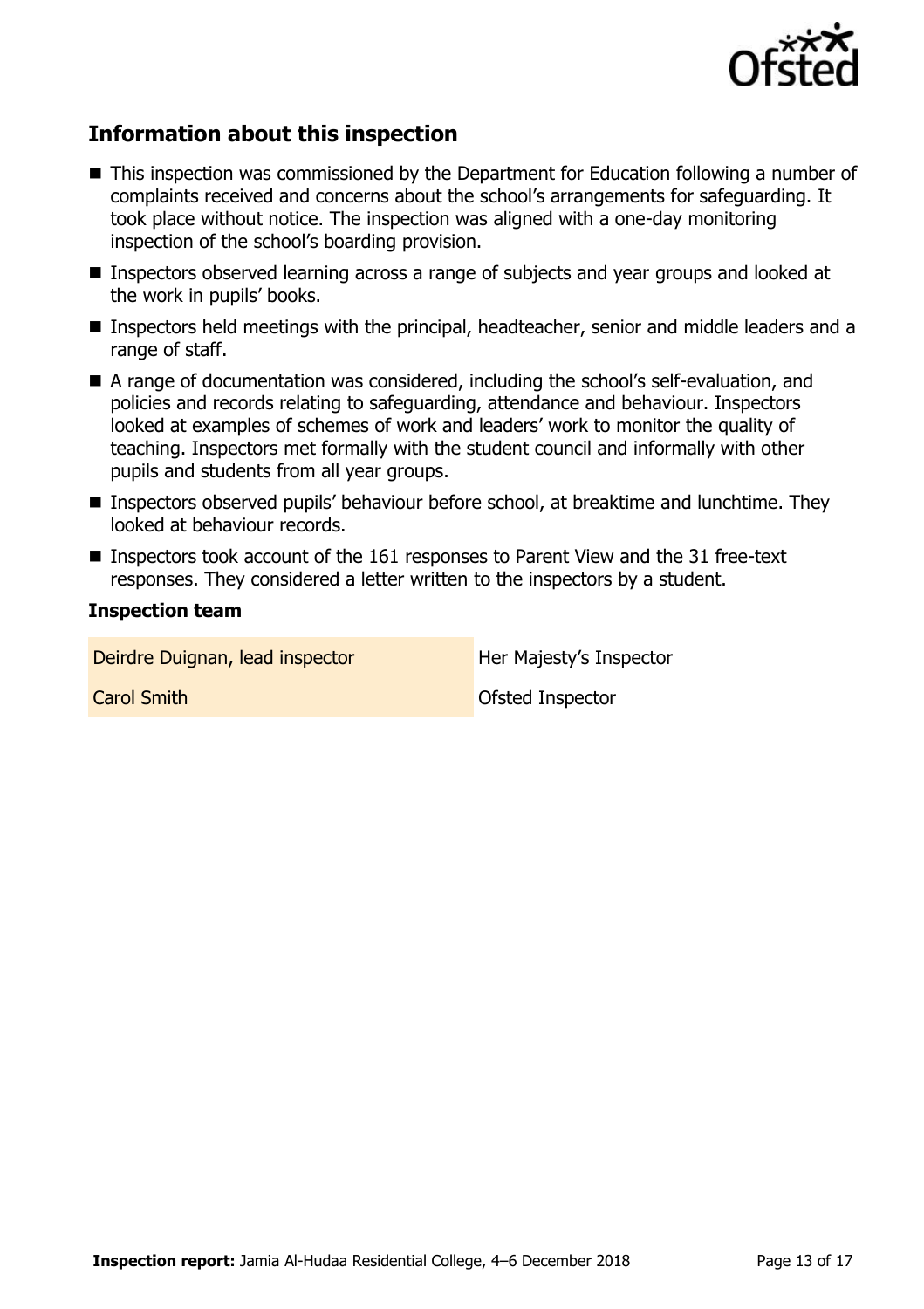

# **Annex. Compliance with regulatory requirements**

### **The school must meet the following independent school standards**

### **Part 1. Quality of education provided**

- $\blacksquare$  2(1) The standard in this paragraph is met if-
	- $2(1)(a)$  the proprietor ensures that a written policy on the curriculum, supported by appropriate plans and schemes of work, which provides for the matters specified in sub-paragraph (2) is drawn up and implemented effectively; and
- 2(2) For the purposes of paragraph  $(2)(1)(a)$ , the matters are-
	- 2(2)(a) full-time supervised education for pupils of compulsory school age (construed in accordance with section 8 of the Education Act 1996), which gives pupils experience in linguistic, mathematical, scientific, technological, human and social, physical and aesthetic and creative education;
	- 2(2)(d) personal, social, health and economic education which
	- 2(2)(d)(i) reflects the school's aim and ethos; and
	- 2(2)(d)(ii) encourages respect for other people, paying particular regard to the protected characteristics set out in the 2010 Act;
	- 2(2)(i) effective preparation of pupils for the opportunities, responsibilities and experiences of life in British society.

### **Part 2. Spiritual, moral, social and cultural development of pupils**

- 5 The standard about the spiritual, moral, social and cultural development of pupils at the school is met if the proprietor
	- 5(a) actively promotes the fundamental British values of democracy, the rule of law, individual liberty, and mutual respect and tolerance of those with different faiths and beliefs;
	- 5(b) ensures that principles are actively promoted which
	- 5(b)(iii) encourage pupils to accept responsibility for their behaviour, show initiative and understand how they can contribute positively to the lives of those living and working in the locality in which the school is situated and to society more widely;
	- 5(b)(iv) enable pupils to acquire a broad general knowledge of and respect for public institutions and services in England;
	- $-$  5(b)(v) further tolerance and harmony between different cultural traditions by enabling pupils to acquire an appreciation of and respect for their own and other cultures;
	- 5(b)(vi) encourage respect for other people, paying particular regard to the protected characteristics set out in the 2010 Act; and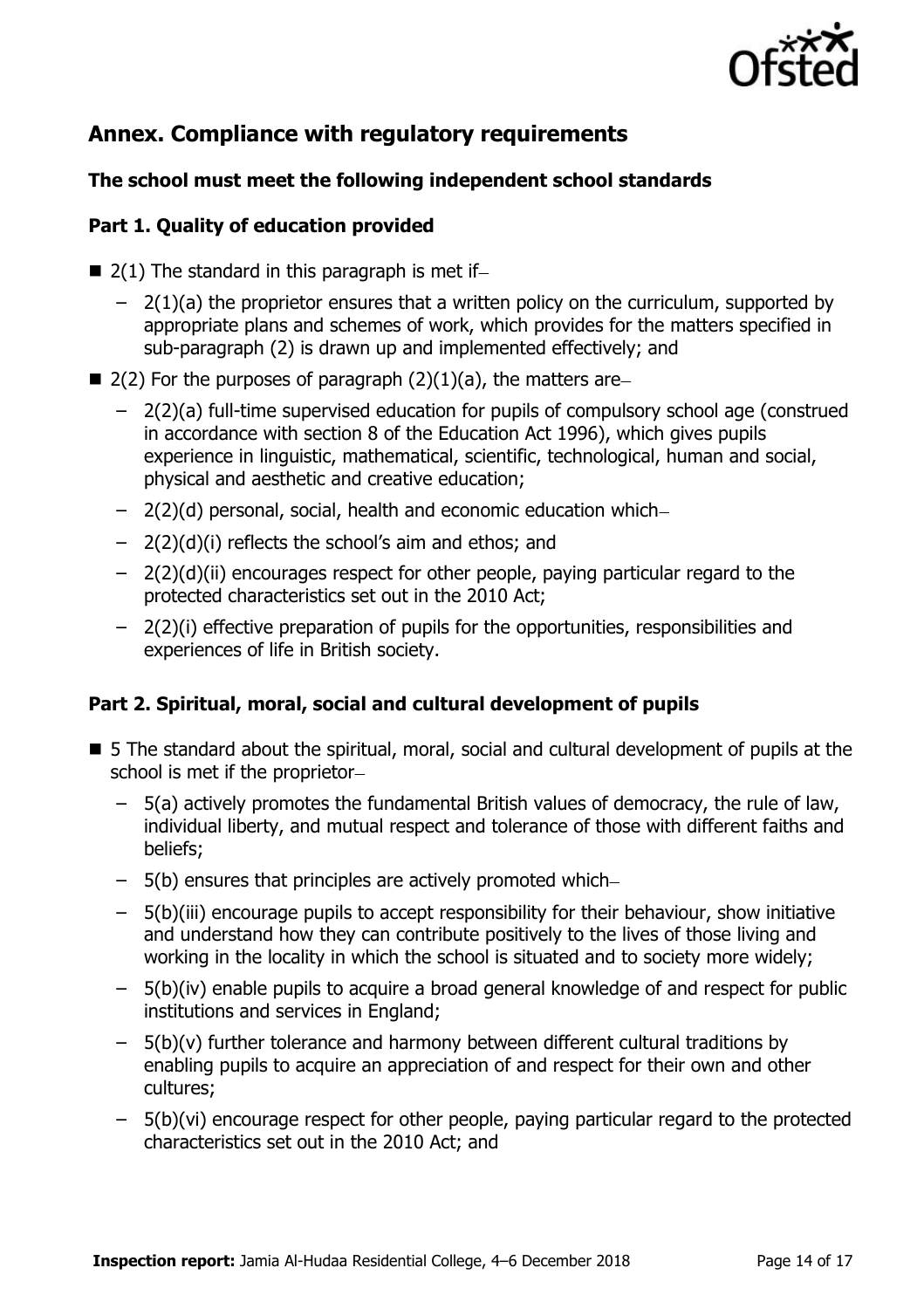

### **Part 3. Welfare, health and safety of pupils**

- $\blacksquare$  7 The standard in this paragraph is met if the proprietor ensures that-
	- 7(a) arrangements are made to safeguard and promote the welfare of pupils at the school; and
	- 7(b) such arrangements have regard to any guidance issued by the Secretary of State.
- 9 The standard in this paragraph is met if the proprietor promotes good behaviour among pupils by ensuring that
	- 9(b) the policy is implemented effectively; and
	- 9(c) a record is kept of the sanctions imposed on pupils for serious misbehaviour.
- $\blacksquare$  11 The standard in this paragraph is met if the proprietor ensures that relevant health and safety laws are complied with by the drawing up and effective implementation of a written health and safety policy.
- 13 The standard in this paragraph is met if the proprietor ensures that first aid is administered in a timely and competent manner by the drawing up and effective implementation of a written first aid policy.
- 15 The standard in this paragraph is met if the proprietor ensures that an admission and attendance register is maintained in accordance with the Education (Pupil Registration) (England) Regulations 2006[13].
- $\blacksquare$  16 The standard in this paragraph is met if the proprietor ensures that-
	- 16(a) the welfare of pupils at the school is safeguarded and promoted by the drawing up and effective implementation of a written risk assessment policy; and
	- 16(b) appropriate action is taken to reduce risks that are identified.

### **Part 5. Premises of and accommodation at schools**

- $\blacksquare$  23(1) Subject to sub-paragraph (2), the standard in this paragraph is met if the proprietor ensures that
	- 23(1)(a) suitable toilet and washing facilities are provided for the sole use of pupils;
- $\blacksquare$  24(1) The standard in this paragraph is met if the proprietor ensures that suitable accommodation is provided in order to cater for the medical and therapy needs of pupils, including
	- 24(1)(b) accommodation for the short term care of sick and injured pupils, which includes a washing facility and is near to a toilet facility; and
- 25 The standard in this paragraph is met if the proprietor ensures that the school premises and the accommodation and facilities provided therein are maintained to a standard such that, so far as is reasonably practicable, the health, safety and welfare of pupils are ensured.
	- 28(1)(b) toilets and urinals have an adequate supply of cold water and washing facilities have an adequate supply of hot and cold water;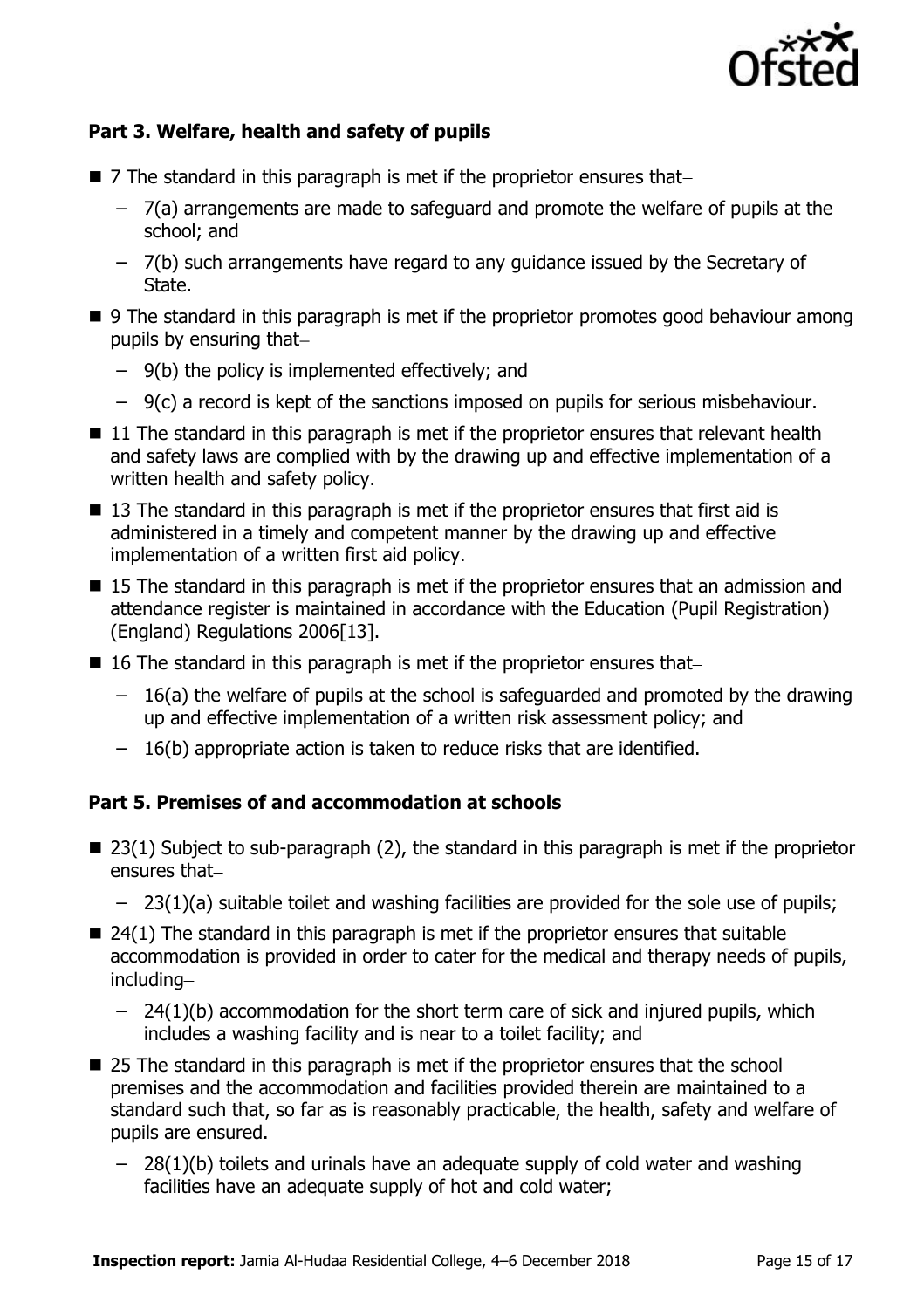

### **Part 8. Quality of leadership in and management of schools**

- $\blacksquare$  34(1) The standard about the quality of leadership and management is met if the proprietor ensures that persons with leadership and management responsibilities at the school
	- 34(1)(a) demonstrate good skills and knowledge appropriate to their role so that the independent school standards are met consistently;
	- 34(1)(b) fulfil their responsibilities effectively so that the independent school standards are met consistently; and
	- 34(1)(c) actively promote the well-being of pupils.